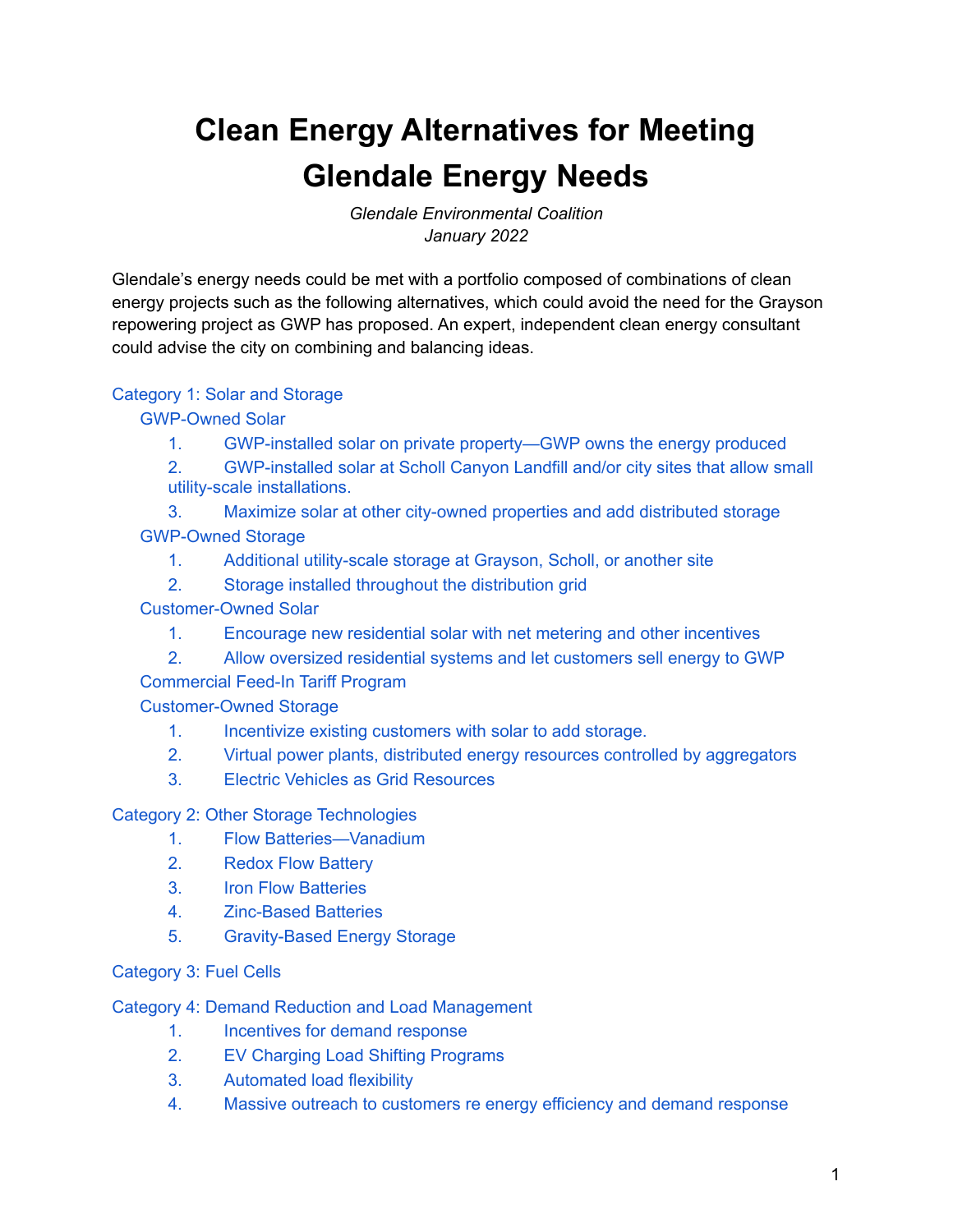# <span id="page-1-0"></span>**Category 1: Solar and Storage**

### <span id="page-1-1"></span>*GWP-Owned Solar*

#### <span id="page-1-2"></span>**1. GWP-installed solar on private property—GWP owns the energy produced**

- Google's Project [Sunroof](https://sunroof.withgoogle.com/data-explorer/place/ChIJqYPwyDLAwoARpibJ_p6hP-U/) estimates the solar installation potential on Glendale roofs as of November 2018 as 482 MW DC, and 739,000 MWh AC per year, with 79% of Glendale buildings solar viable. (Source: Project Sunroof data explorer (November 2018).)
- 100 MW of local solar could be supplied by less than 8% of the total solar-viable roof area, with energy storage to store the energy for use at peak time.
- Glendale's grid has 105 feeder lines, each of which can handle about 5 MW of generation, for a maximum capacity of 525 MW. Solar can be distributed to generate where it is used.
- Some of this potential could be fulfilled with GWP-owned systems on private property. Various ownership structures are possible, such as GWP leasing space and owning the solar system, or a partnership model.
- Economies of scale would allow for lower prices than individual private solar installations.

#### <span id="page-1-3"></span>**2. GWP-installed solar at Scholl Canyon Landfill and/or city sites that allow small utility-scale installations.**

A solar installation at the landfill site would need to have community input and approval, would be instead of (not in addition to) a biogas plant, should preserve land for recreational uses, and could include storage onsite if the storage technology (such as vanadium flow batteries or zinc batteries) has minimal fire risk acceptable to the surrounding communities. Otherwise there could be energy storage offsite.

The landfill consists of 535 acres, of which 440 acres are designated for landfill operations. Portions of the landfill site are probably available now; when the landfill closes, more space may be available. Some articles that discuss solar at landfills:

- [http://digital.mswmanagement.com/september-october-2021/articles?m=3927&i=719965](http://digital.mswmanagement.com/september-october-2021/articles?m=3927&i=719965&view=articleBrowser&article_id=4108843&uri=%2Fseptember-october-2021%2Farticles&ver=html5) [&view=articleBrowser&article\\_id=4108843&uri=%2Fseptember-october-2021%2Farticle](http://digital.mswmanagement.com/september-october-2021/articles?m=3927&i=719965&view=articleBrowser&article_id=4108843&uri=%2Fseptember-october-2021%2Farticles&ver=html5) [s&ver=html5](http://digital.mswmanagement.com/september-october-2021/articles?m=3927&i=719965&view=articleBrowser&article_id=4108843&uri=%2Fseptember-october-2021%2Farticles&ver=html5)
- <https://www.wastetodaymagazine.com/article/solar-panels-landfills/>

#### **Solar Landfill Project Examples:**

**Amesbury Landfill Solar Plus Storage (Amsbury, MA): 16 Acres, 4.5 MW PV & 3.8 MWh Li battery.** Landfill ground mount array. Project online Dec 2019. Expected to produce 5,600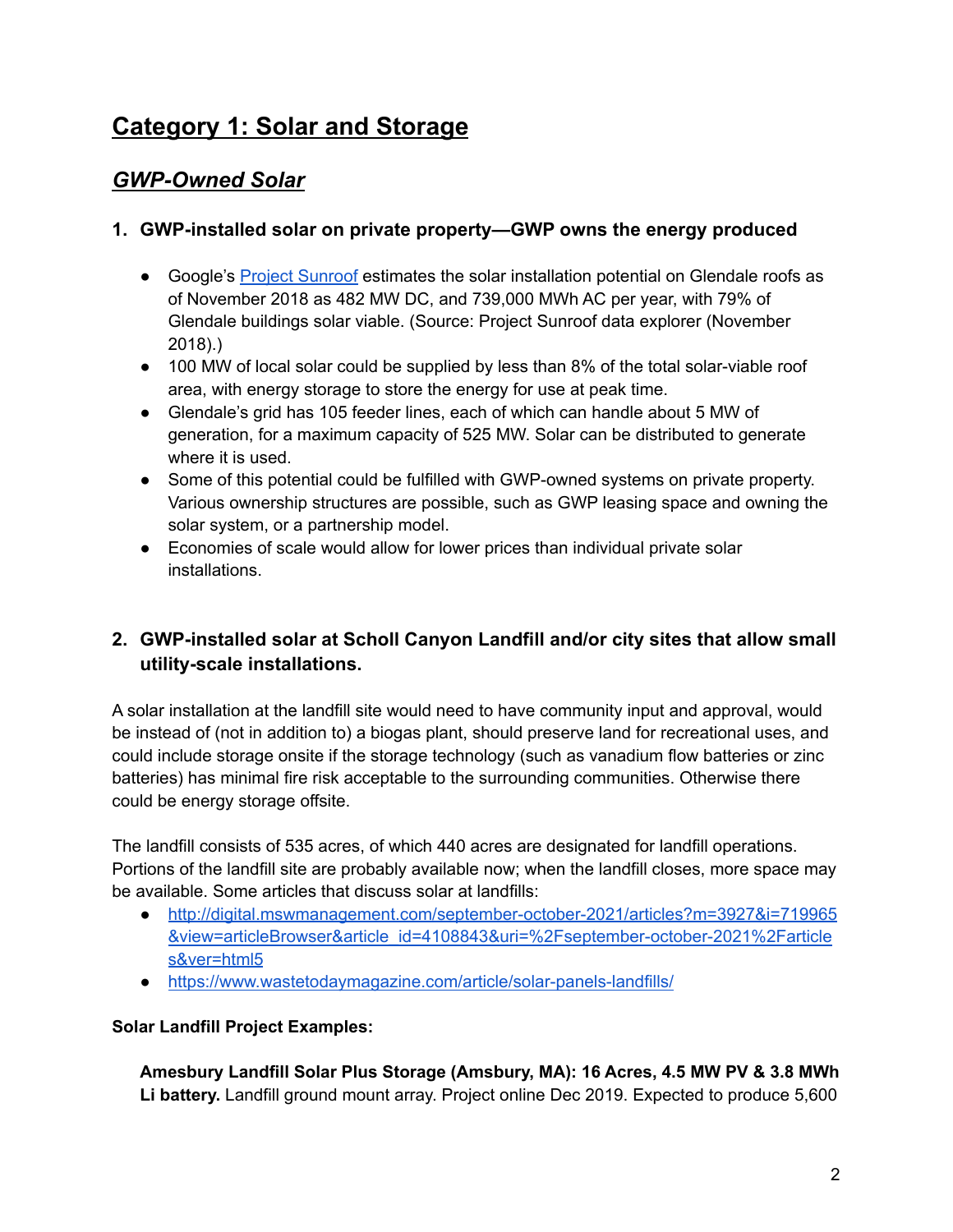MWh. The City of Amesbury is expected to save around \$4 million in municipal spending on energy over 20 years, panning out at \$200,000 or so every year, via a combination of energy credits, lease revenue, and tax generated by the site's operations. Amesbury Landfill Solar Plus Storage Project | FHWA - Center for [Innovative](https://www.fhwa.dot.gov/ipd/project_profiles/ma_amesbury_landfill_solar_plus_storage_project.aspx) Finance [Support](https://www.fhwa.dot.gov/ipd/project_profiles/ma_amesbury_landfill_solar_plus_storage_project.aspx)[Amesbury](https://www.csenergy.com/project/amesbury-landfill-solar-plus-storage/) Landfill Solar Plus Storage - CS Energy®

#### **Sunnyside Solar Project @ Sunnyside Landfill (Houston, Texas): 240 acres, 50 MW PV, \$70 million dollars.** Largest project in the nation, will generate enough electricity to

power 5,000 homes. <https://www.wastetodaymagazine.com/article/solar-panels-landfills/> [Sunnyside](https://www.khou.com/article/tech/science/environment/houston-sunnyside-largest-urban-solar-farm/285-1bf899d1-01e5-4cae-869c-32b5f5dd986b) will be home to America's largest urban solar farm at site of longtime city landfill

**Haverhill Solar Farm @ Haverford Landfill** (Haverhill, MA): **3.9 MW PV**, turning one section of a long-vacant, 55-acre landfill into a solar farm producing 3,919,000 kilowatt hours per year, powering about 500 homes. City's net revenue will be approximately \$3 million over 20 years.

Work begins to convert old [Haverhill](https://www.eagletribune.com/news/haverhill/work-begins-to-convert-old-haverhill-landfill-to-solar-farm-bring-money-to-city/article_de486ae0-58a6-5b3e-aee2-2fb5fecd67aa.html) landfill to solar farm, bring money to city

**Solar Landfill Project** (Spanish Fork, Utah)**: 27 acres, 4.7 MW PV,** will generate enough clean energy to about 3,000 homes.

Utah landfill converted to 4.7-MW solar project with Solar [FlexRack's](https://www.solarpowerworldonline.com/2021/07/utah-landfill-converted-to-solar-project-with-solar-flexracks-concrete-ballast-foundation/) concrete ballast [foundation](https://www.solarpowerworldonline.com/2021/07/utah-landfill-converted-to-solar-project-with-solar-flexracks-concrete-ballast-foundation/)

Other city-owned open space solar installations may be possible, and should be explored. For example, look to the Verdugo Wash Project for opportunities to install carport solar shade paths.

#### <span id="page-2-0"></span>**3. Maximize solar at other city-owned properties and add distributed storage**

- With the consultant Black & Veatch, GWP is currently pursuing solar and storage development of city-owned properties. Black & Veatch is analyzing Glendale distribution grid feeders to establish possible PV system sizes that can be added (without system upgrades) based on location.
- This project involves ranking sites for development based on return on investment and creating a prioritized list for solar on city properties.
- The list should be as expansive as possible to maximize local GWP-owned solar, not limited to only the most financially attractive projects. This will maximize the solar-energy capacity from this project and allow it to serve a larger role in Glendale's clean energy portfolio. The IRP assumed 10 MW of solar and storage on City sites, but there may be substantial additional potential for this project.
- Additionally, projects should go forward as quickly as possible so building can begin right away, rather than being spaced over years.This will help us build local clean energy capacity to serve demand in the shorter term before new transmission is available in 2027.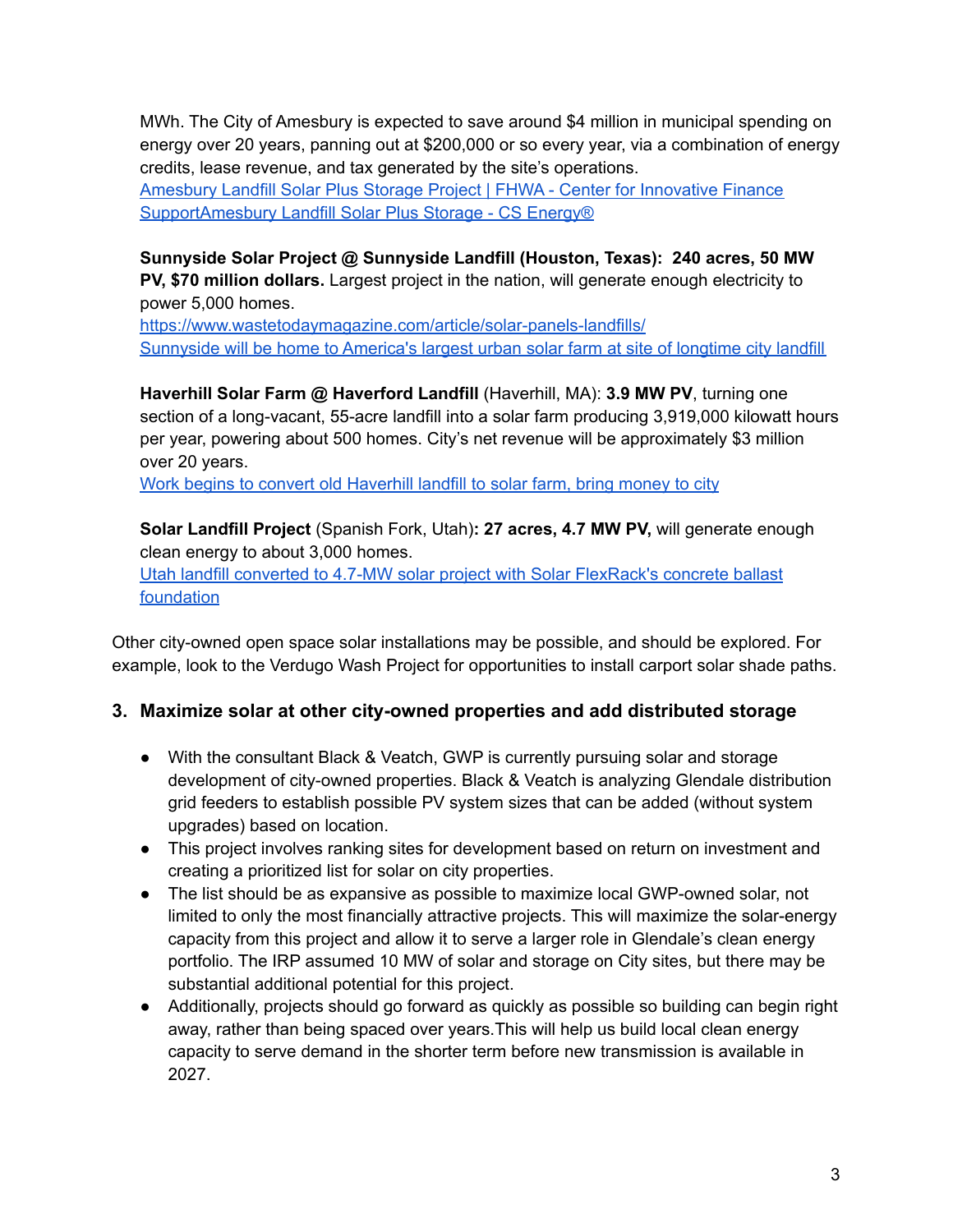### <span id="page-3-0"></span>*GWP-Owned Storage*

#### <span id="page-3-1"></span>**1. Additional utility-scale storage at Grayson, Scholl, or another site**

- Battery storage of 150 MW/600 MWh would be sufficient to ensure GWP can reliably serve peak loads, according to the 2022 Final EIR (p. xi), which said the constraint is a lack of sufficient transmission capacity to charge the batteries.
- Glendale's local solar potential is more than sufficient to charge a 150 MW/600 MWh battery system (see [GWP-Owned](#page-1-1) Solar and [Customer-Owned](#page-4-1) Solar in this document). This is a potential solution to a lack of transmission available for storage.
- Glendale could add 50 to 75 MW of additional storage at one or more centralized locations, beyond the currently planned Tesla BESS, to the extent that space allows.
- Longer-duration lithium-ion storage technology is coming to market, and new project procurements have included 8-hour durations, such as a recent contract for 69 MW/552 MWh storage for a community choice aggregator joint powers agency. ([Source\)](https://www.spglobal.com/marketintelligence/en/news-insights/latest-news-headlines/lithium-ion-takes-early-lead-in-calif-race-for-longer-lasting-energy-storage-68468842)
- Storage project examples (Source: **[Assessment](https://www.cleanegroup.org/wp-content/uploads/Energy-Storage-Alternatives-Peabody-MA.pdf) of Potential Energy Storage Alternatives** for Project 2015A in Peabody, [Massachusetts,](https://www.cleanegroup.org/wp-content/uploads/Energy-Storage-Alternatives-Peabody-MA.pdf) Strategen Consulting):
	- Oxnard, 195 MW batteries in place of 262 MW gas peaker plant.
		- 100 MW/400 MWh battery plus smaller storage units of 10-40 MW
		- The 100 MW storage system was less than 1/2 the cost of the gas plant
	- Oakland, batteries to incrementally replace 165 MW peaker plant
		- As units are retired, storage is installed in the freed-up space
		- A virtual power plant provides additional reliability and resiliency
	- Proposed MA 60 MW peaker plant, vs stand-alone storage of 60 MW
		- Peaker plant would have run 1,250 hours at full load (comparable to Grayson's new units)
		- A cost comparison showed the peaker plant costing \$7.3 million per year, versus \$5.8 million per year for a 4-hour BESS, after deducting expected revenues.
- Advantages of storage over gas peaker units (from Strategen report)
	- Storage has environmental and public health benefits, including less local air pollution impacts and reduced GHG emissions.
	- Storage avoids volatility of fuel prices and better price stability for customers.
	- $\circ$  Storage can be installed more quickly than gas peaker units (e.g., Tesla has said it can install a 250 MW battery in 3 months).
	- Gas peaker units have high marginal costs that limit their operation, so they don't provide much additional value beyond peak capacity. Storage units have low marginal cost so they can be used throughout the year and provide additional benefits and services. This lowers their overall net costs even if they have higher upfront costs, so *they are more cost effective over their lifetime*.
	- Storage is available now, unlike the hydrogen conversion that GWP promises as a way to make the gas units useful after they can't burn gas any longer.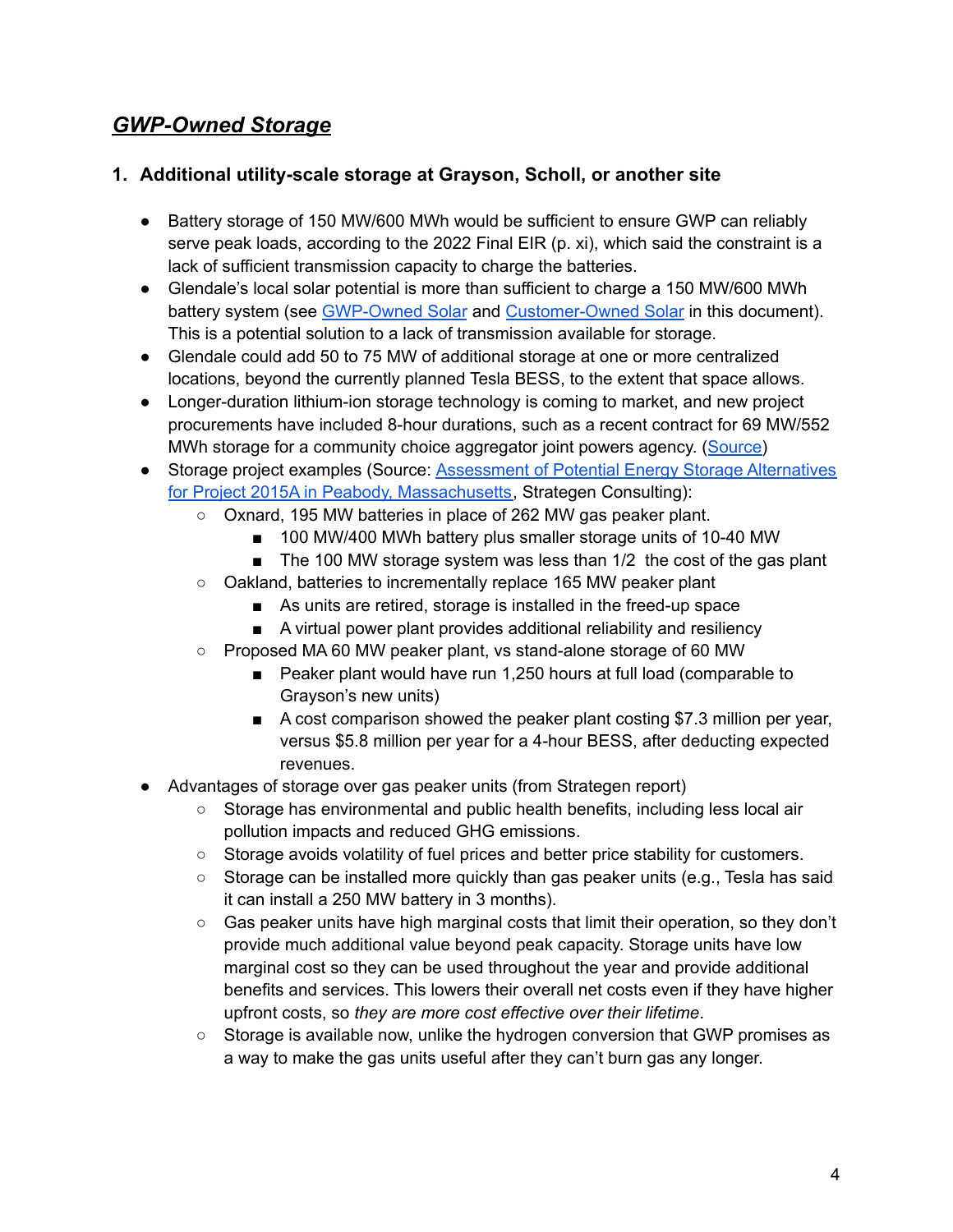#### <span id="page-4-0"></span>**2. Storage installed throughout the distribution grid**

GWP can install modular energy storage units at locations spread throughout the local distribution grid, charge them from local solar produced by customer-sited and city-sited PV systems on the same feeders, and use them to serve load on local feeders.

- Distributed storage can be installed without waiting for the existing Grayson units to be decommissioned and demolished, and the site prepared for new equipment. This solution can quickly help provide energy capacity even before the old Grayson units are retired and before additional transmission is available.
- Storage can be installed in modular form as part of the utility grid and would store energy close to both distributed solar production and customer load. This proposal would work well with GWP-owned distributed solar or customer-owned solar. Storage can be added throughout the distribution system to capture current and future solar production.
- Adding storage systems in distributed locations will allow for greater energy resiliency for feeders, during blackouts. This can help protect medically vulnerable residents and critical facilities.
- Installing storage throughout the distribution grid also helps provide further local storage without needing to build additional storage at the Grayson site. This allows storage to be installed in Glendale without requiring all space for storage to be available at Grayson.

### <span id="page-4-1"></span>*Customer-Owned Solar*

#### <span id="page-4-2"></span>**1. Encourage new residential solar with net metering and other incentives**

- Solar potential of Glendale residential rooftops according to Google's Project Sunroof in 2019 was 483 MW peak output, and over 800,000 MWh/year. By comparison, GWP's energy sales in a year were about 1,500,000 MWh, so the total local solar potential is more than half of the city's entire energy need.
- Incentivizing private customers to install solar systems costs some money, but it means that the city doesn't need to cover the entire cost of the solar arrays. *Private investment leverages public spending*, and once paid, solar systems provide energy for the long term with zero to low marginal costs, making solar one of the most cost-effective energy investments.
- Storage options (customer-owned paired storage or utility-owned storage) to capture and store customer-generated solar energy increase the value of solar dramatically.

#### <span id="page-4-3"></span>**2. Allow oversized residential systems and let customers sell energy to GWP**

- Customers could sell excess solar energy to GWP at a rate above the imported wholesale rate (i.e., that values the energy for its local origin) but lower than the retail rate.
- This could work like an overlay on the current net metering approach for solar generation and could be settled on an annual or more frequent basis.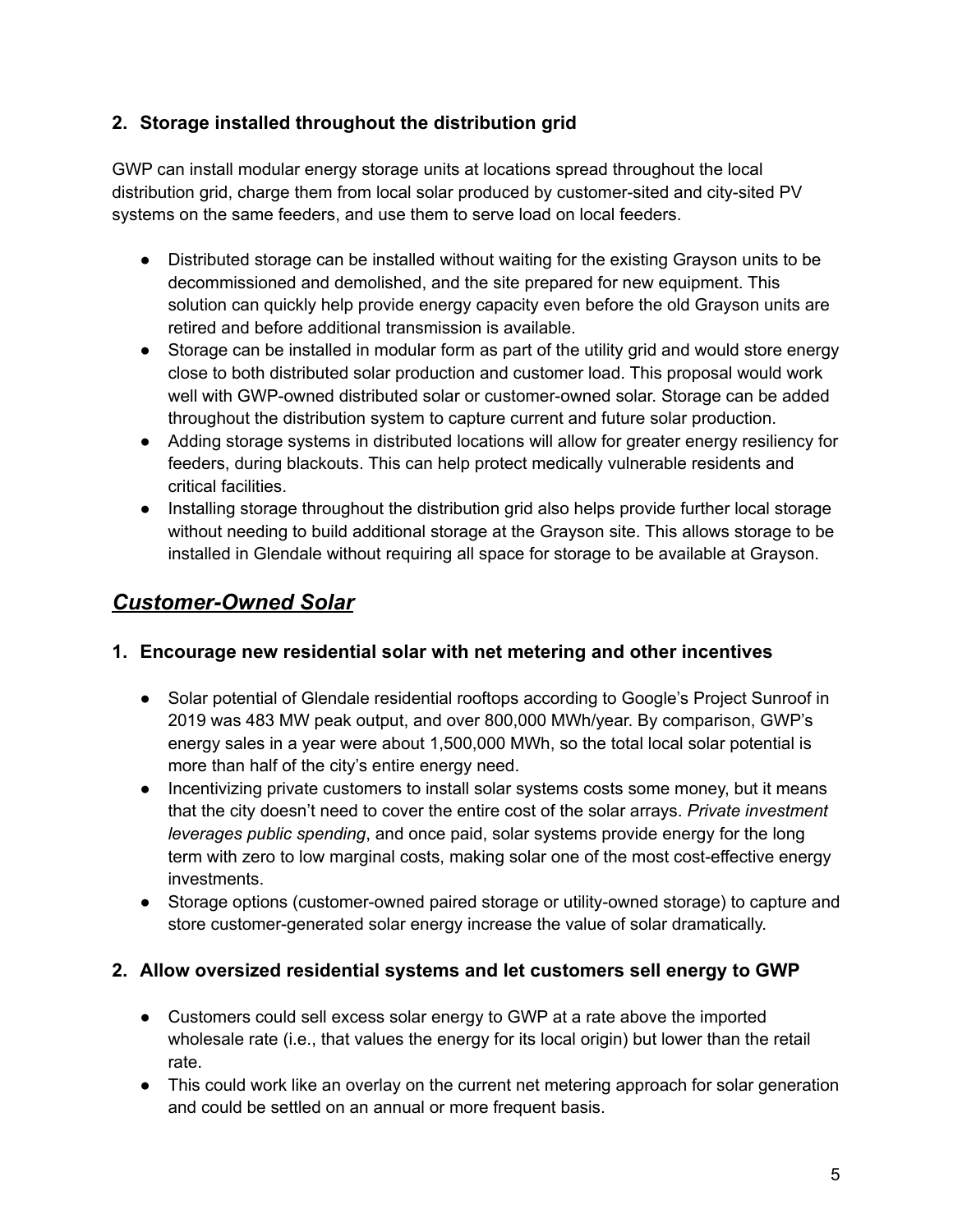● Encouraging customers to oversize systems will provide additional local clean energy that can fill GWP batteries.

### *Commercial Feed-In Tariff Program*

GWP has introduced a Feed-In Tariff (FiT) [program](https://www.glendaleca.gov/government/departments/glendale-water-and-power/business-customers/glendale-water-power-feed-in-tariff-program-fit); however, GWP should look to LADWP's [FiT](https://www.ladwp.com/ladwp/faces/ladwp/commercial/c-gogreen/c-gg-commsolarprograms/c-gg-csp-fit) [program](https://www.ladwp.com/ladwp/faces/ladwp/commercial/c-gogreen/c-gg-commsolarprograms/c-gg-csp-fit) for a more robust model.

- A feed-in tariff program allows property owners and developers to install solar (and other renewable resources) and export the generated energy to the grid, rather than using it to serve their own electrical load. The utility purchases the energy at set prices, which can vary by time of day and the size of the solar array.
- FiT programs are often suitable for properties with space for larger solar systems.
- In Ascend Analytics 2021 "Glendale 100% Clean Energy Feasibility Study," a projection of 20 MW PV & 10 MW Battery (2 hr) was incorporated into projections. (p 20, table 4). We suggest a goal of at least 25 MW PV.
- **It's possible for property owners to participate at no cost.** The LADWP FiT program matches building owners with qualified solar developers that install solar systems. The building owners receive regular lease payments from the solar developer. ([Source\)](https://labusinesscouncil.org/wp-content/uploads/2021/03/LABC-FiT-One-Pager.pdf).
- LADWP's FIT+ Pilot [Program](https://www.ladwp.com/ladwp/faces/ladwp/commercial/c-gogreen/c-gg-commsolarprograms/c-gg-csp-fitplus?_afrWindowId=null&_afrLoop=1813971578091859&_afrWindowMode=0&_adf.ctrl-state=w4f5mx9fb_17#%40%3F_afrWindowId%3Dnull%26_afrLoop%3D1813971578091859%26_afrWindowMode%3D0%26_adf.ctrl-state%3Dyg1mrw8nf_17) expands on the existing program to further promote the use of locally generated solar energy and to ensure the deployment of **energy storage projects**. This pilot focuses on areas of the city with the need for local energy capacity (with less transmission capacity) and with environmental justice concerns. [\(Source](https://www.ladwp.com/ladwp/faces/ladwp/commercial/c-gogreen/c-gg-commsolarprograms/c-gg-csp-fitplus?_afrLoop=1792558652660762&_afrWindowMode=0&_afrWindowId=null#%40%3F_afrWindowId%3Dnull%26_afrLoop%3D1792558652660762%26_afrWindowMode%3D0%26_adf.ctrl-state%3Dw4f5mx9fb_17))

#### *GWP should support the Glendale FiT program through greater cost-sharing.*

- GWP FiT fees (to participate in the program) include: application, reservations deposit, interconnection study fees, and the ENTIRE cost of interconnection design and construction.
- LADWP FIT fees include: application, reservations deposit, interconnection study fees; however, **the interconnection design and construction costs are refunded up to \$150,000.** (Note: When the German government instituted its highly successful FIT program, it required utilities there to pay for all interconnection costs. "If grid upgrades are required, they are performed and paid for by the utility." [\(Comparing](https://www.nrel.gov/docs/fy11osti/51814.pdf) Germany's and California's [Interconnection](https://www.nrel.gov/docs/fy11osti/51814.pdf) Processes for PV Systems (White Paper)

*GWP should increase its project cap size.*

- GWP caps the size of projects that participate in the FiT program. Caps are 1.4 MW (AC), with a 4.2 MW cap on the amount of energy that GWP will purchase.
- LADWP maximum project size was recently expanded to 10 MW ([info](https://www.ladwpnews.com/ladwp-board-of-commissioners-votes-to-expand-feed-in-tariff-program-by-300-mw/)) to allow larger projects.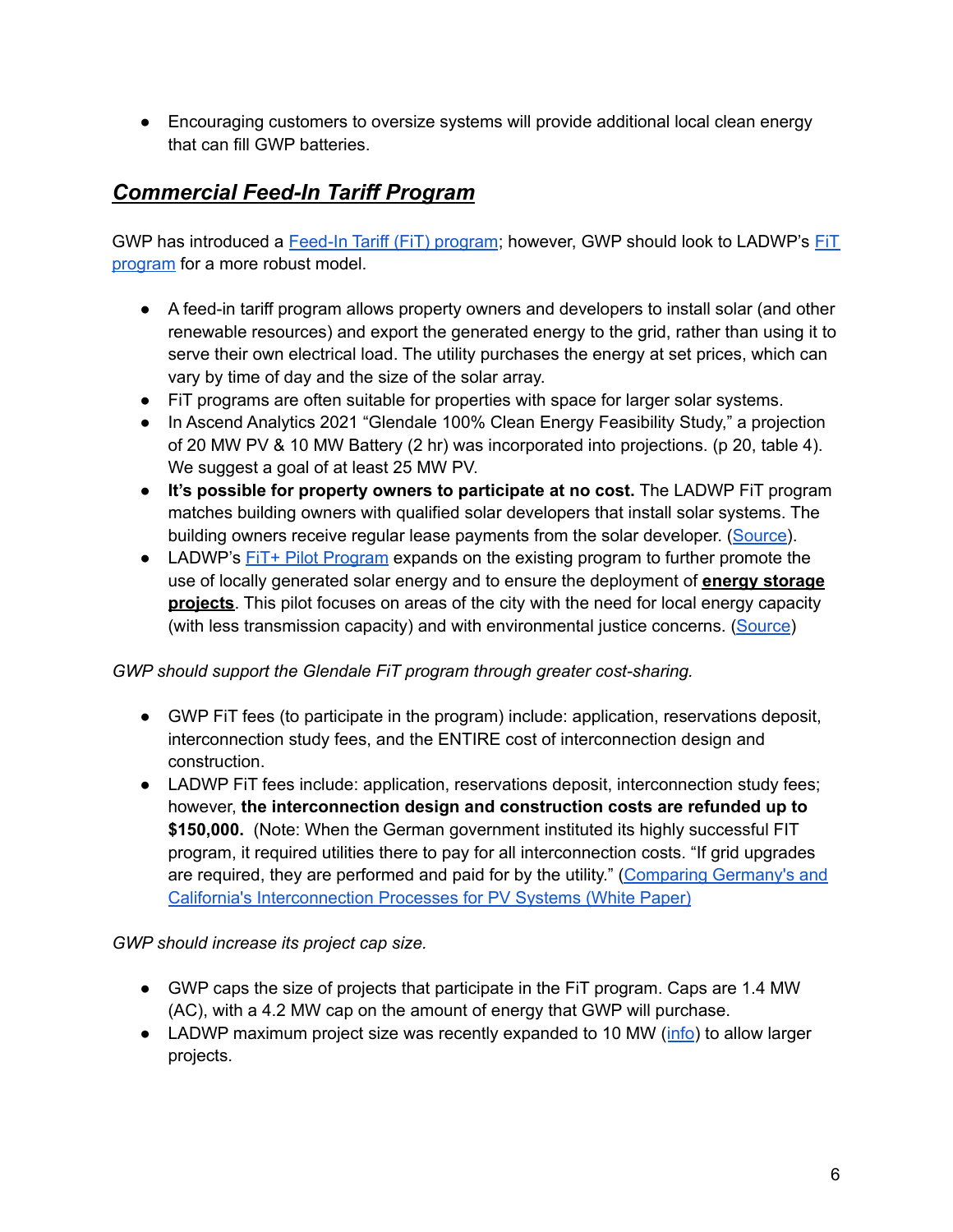*GWP's rate is too low to allow reasonable economics for an average commercial solar project. GWP should increase its rate.*

- GWP prices offered (as of 1/2022): \$90.92 per MWh (peak deliveries); \$88.09/MWh (off-peak deliveries). This is **\$.091/kWh** for peak and **\$.088/kWh** for off peak.
- LADWP, In-Basin, Solar PV Projects (pricing Sept, 2019): 30 kW – 500 kW = **14.5¢ per kWh** (11.5¢ per kWh for Non-PV) >500 kW – 3 MW = **14.0¢ per kWh** 11.0¢ per kWh for Non-PV) >3 MW =**13.5¢ per kWh** (10.5¢ per kWh for Non-PV)

*GWP should incentivize storage by aligning with [SGIP](https://www.cpuc.ca.gov/sgipinfo/) rebate rules, creating a rate for stored energy, allowing peak shaving, and encouraging this addition.*

- GWP's FiT program is for solar without storage.
- LADWP has a pilot FiT+ program to support local solar **+ storage projects**, leveraging SGIP rebate incentives.
- Projects that utilize the peak-shaving operation mode may use their battery to supply on-site loads while also participating in FiT+. They can value stack by using the battery for demand charge reduction while participating in FiT+

*Additional Suggestion: Much like LADWP has aligned with the LA Business Council to promote its program, GWP should partner with a similar organization such as the Glendale Chamber of Commerce.*

## <span id="page-6-0"></span>*Customer-Owned Storage*

#### <span id="page-6-1"></span>**1. Incentivize existing customers with solar to add storage.**

- Incentive programs leverage customer investment so that Glendale can add storage to its grid without fully funding the cost of the storage.
- Incentives from the California Public Utility Commission's **Self-Generation Incentive Program** ([SGIP](https://www.cpuc.ca.gov/sgipinfo/)), which provides financial incentives to customers of large private utility customers, have been stepping down.
- Glendale should provide its own incentives to encourage battery installations in conjunction with PV systems in Glendale.
- Glendale can use the SGIP structure or design a different incentive structure.

#### <span id="page-6-2"></span>**2. Virtual power plants, distributed energy resources controlled by aggregators**

VPPs work by combining the contributions of hundreds or thousands of individual distributed resources, aggregated to respond as a single resource. They can provide energy to the grid, taking the place of other energy sources like power plants.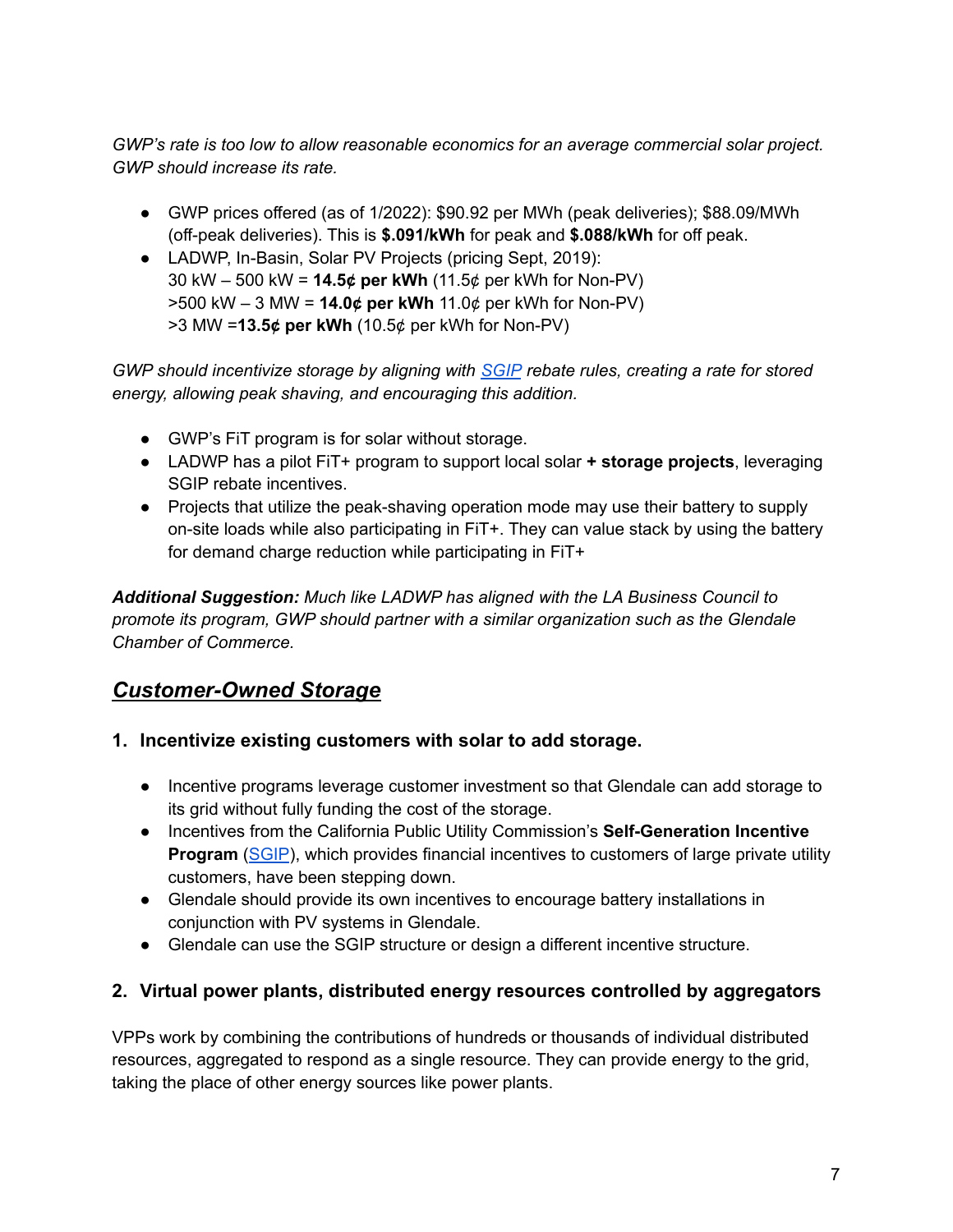Glendale has one VPP in the works, with a total capacity goal of 25 MW, using about 3000-4000 properties. There are significantly more properties with solar potential. Different VPP models can be developed that will appeal to different kinds of customers. Compensation can be in several forms, including flat-rate incentives, a reduced price for a solar and storage system, a pay-for-performance incentive per kW per event, and more.

A VPP can combine multiple resources to take advantage of their different benefits in a single aggregation. Most commonly, they use solar-paired storage, EV charging equipment, or demand response through smart thermostats and similar equipment. VPPs are a source of clean energy that offer several other grid benefits, including:

- reducing energy usage at peak hours to relieve peak demand
- absorbing energy from the grid when needed to keep the flow of electricity in balance, or to shift demand from times of high demand to times of low demand and abundant solar energy
- providing energy firming services
- providing other services like regulating voltage and frequency, which are crucial to grid health

Some examples of VPPs:

- SCE, with [Sunrun](https://energized.edison.com/stories/can-your-home-battery-help-power-the-grid-in-times-of-need)
- **ISO New [England,](https://www.greentechmedia.com/articles/read/sunrun-wins-new-england-capacity-auction-with-home-solar-and-batteries#gs.qei2k6) with Sunrun**
- **SCE, with Swell [Energy](https://swellenergy.com/805)**
- [Eversource](https://solarbuildermag.com/energy-storage/sunpower-debuts-virtual-power-plant-deal-for-customers-in-eversource-national-grid-territory/) and National Grid, with SunPower
- East Bay [Community](https://ebce.org/resilient-home/) Energy, with Sunrun

#### <span id="page-7-0"></span>**3. Electric Vehicles as Grid Resources**

- As consumers increasingly adopt electric vehicles, more energy storage will be deployed that can be used for grid-serving purposes.
- We usually think of EVs as demand, or load, needing power from the grid, but the batteries in EVs can in fact provide services comparable to stationary distributed batteries: smooth energy demand by ramping charging up and down, store excess solar energy generated during daytime hours, charging other devices to provide an alternative source of energy and reduce grid demand, and provide energy directly to the grid through vehicle-to-grid technology. ([Source1](https://www.vox.com/recode/22872237/biden-electric-vehicle-batteries-clean-energy), [Source2\)](https://www.evconnect.com/blog/what-is-vehicle-to-grid-for-electric-vehicles)
- EV batteries are substantially larger than typical home batteries, with capacity generally from 20 to 100 kWh, compared with 4.5 to 13.5 kWh for residential stationary batteries. ([Source](https://www.dcpowerco.com.au/solar-battery-electric-vehicle-to-power-home/))

# <span id="page-7-1"></span>**Category 2: Other Storage Technologies**

Several storage technologies are available or in development that have different characteristics from lithium-based batteries, and which may be useful in Glendale. An article on lithium battery competitors with a breakdown of different technologies and some of their manufacturers is [here](https://www.volts.wtf/p/battery-week-competitors-to-lithium).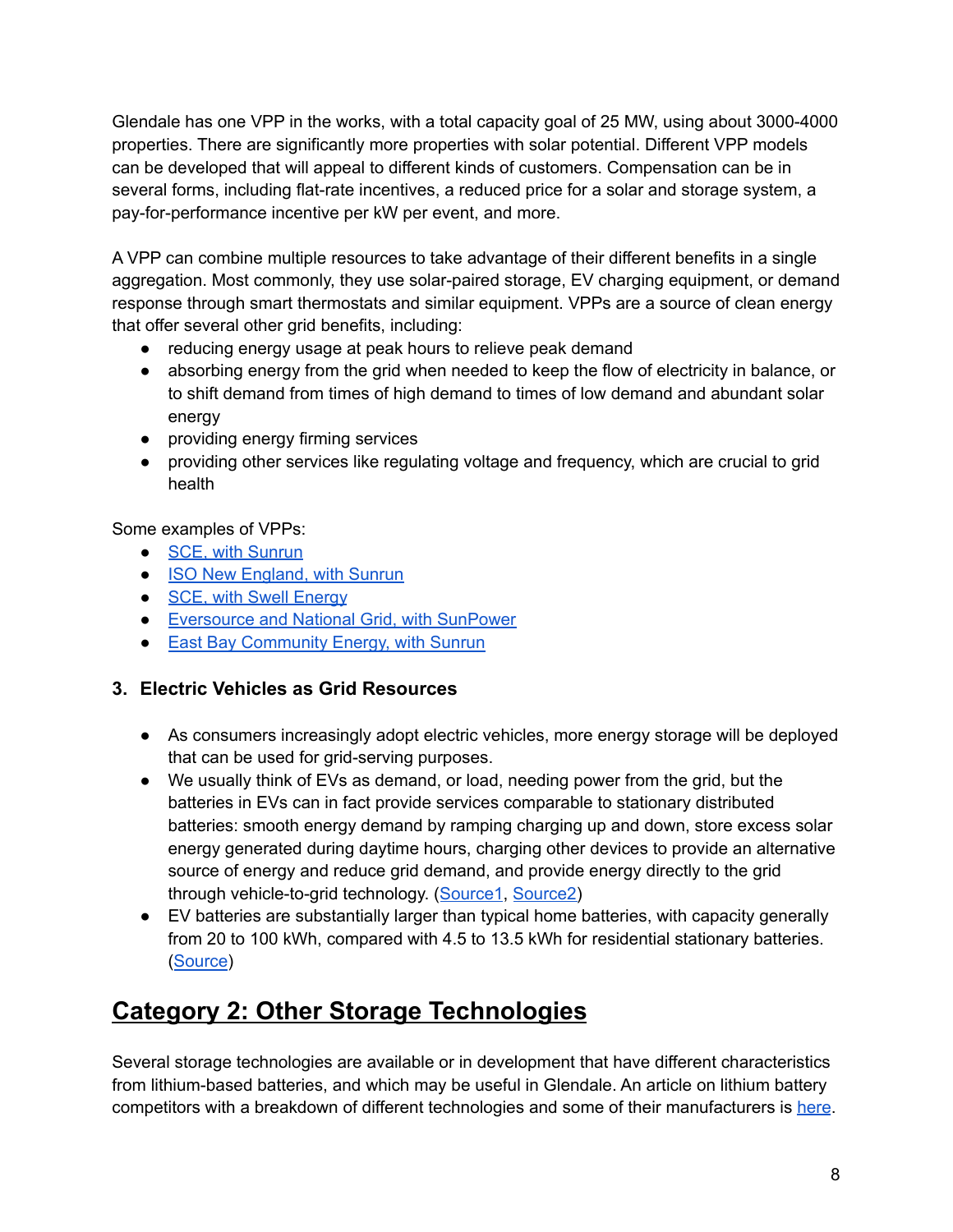#### <span id="page-8-0"></span>**1. Flow Batteries—Vanadium**

The chemistry behind flow [batteries](https://www.powermag.com/grid-scale-iron-chromium-redox-flow-battery-connected/) has long been proven in the power industry; most analysts agree they are ideal for long-duration energy output with very low degradation of components within larger, utility-scale deployments and lifespans reaching to 30 years. Attributes of flow batteries include:

- Demonstrated 10,000-plus battery cycles with little or no loss of storage capacity.
- Products in the field have completed more than 30 [years](https://www.forbes.com/sites/rrapier/2020/10/24/why-vanadium-flow-batteries-may-be-the-future-of-utility-scale-energy-storage/?sh=723f9d2d2305) of charging and discharging cycling.
- Cost certainty versus other technologies due to long life span.
- Competitive in cost when evaluated over the entire lifecycle, and costs are [dropping](https://www.powermag.com/battery-storage-goes-mainstream-2/) for flow battery [manufacturing.](https://www.powermag.com/battery-storage-goes-mainstream-2/)
- Ramp rates ranging from milliseconds to a few seconds.
- Recharge rates for flow batteries also are reasonably fast.
- Wide temperature ranges for operation and standby modes compared to lithium-ion options.
- Little or no fire hazard.
- Chemistries that pose limited human health risk due to exposures.
- Easy scale-up of capacity by adding electrolyte volume.

Vendors:

Invinity Energy [Systems](https://invinity.com/) Store En [Vanadium](https://www.storen.tech/products) Battery [VFlowTech](https://vflowtech.com/)

#### <span id="page-8-1"></span>**2. Redox Flow Battery**

These are large battery systems that can store large amounts of electricity from renewable sources and from fossil fuel sources for distribution. There are new estimates that new redox flow battery design will cost \$25 per [kWh](https://cleantechnica.com/2021/01/25/researchers-claim-redox-flow-battery-breakthrough-will-cost-25-per-kwh-or-less/) or less.

#### <span id="page-8-2"></span>**3. Iron Flow Batteries**

Made of iron, salt, and water, this is a technology that is less prone to fire and made of cheaper materials. \$300M for 2 gigawatt hours of storage. Iron Battery [Breakthrough](https://www.bloomberg.com/news/articles/2021-09-30/iron-battery-breakthrough-could-eat-lithium-s-lunch) Could Eat Lithium's [Lunch.](https://www.bloomberg.com/news/articles/2021-09-30/iron-battery-breakthrough-could-eat-lithium-s-lunch)

#### <span id="page-8-3"></span>**4. Zinc-Based Batteries**

Suited to long-duration energy storage applications (which the company defines as 3-12 hours) from microgrid to industrial and utility-scale, and technically capable of discharge times up to 10 hours with minimal impact on cycle life. Made with abundant materials that do not present the same supply chain risks as other battery storage technologies.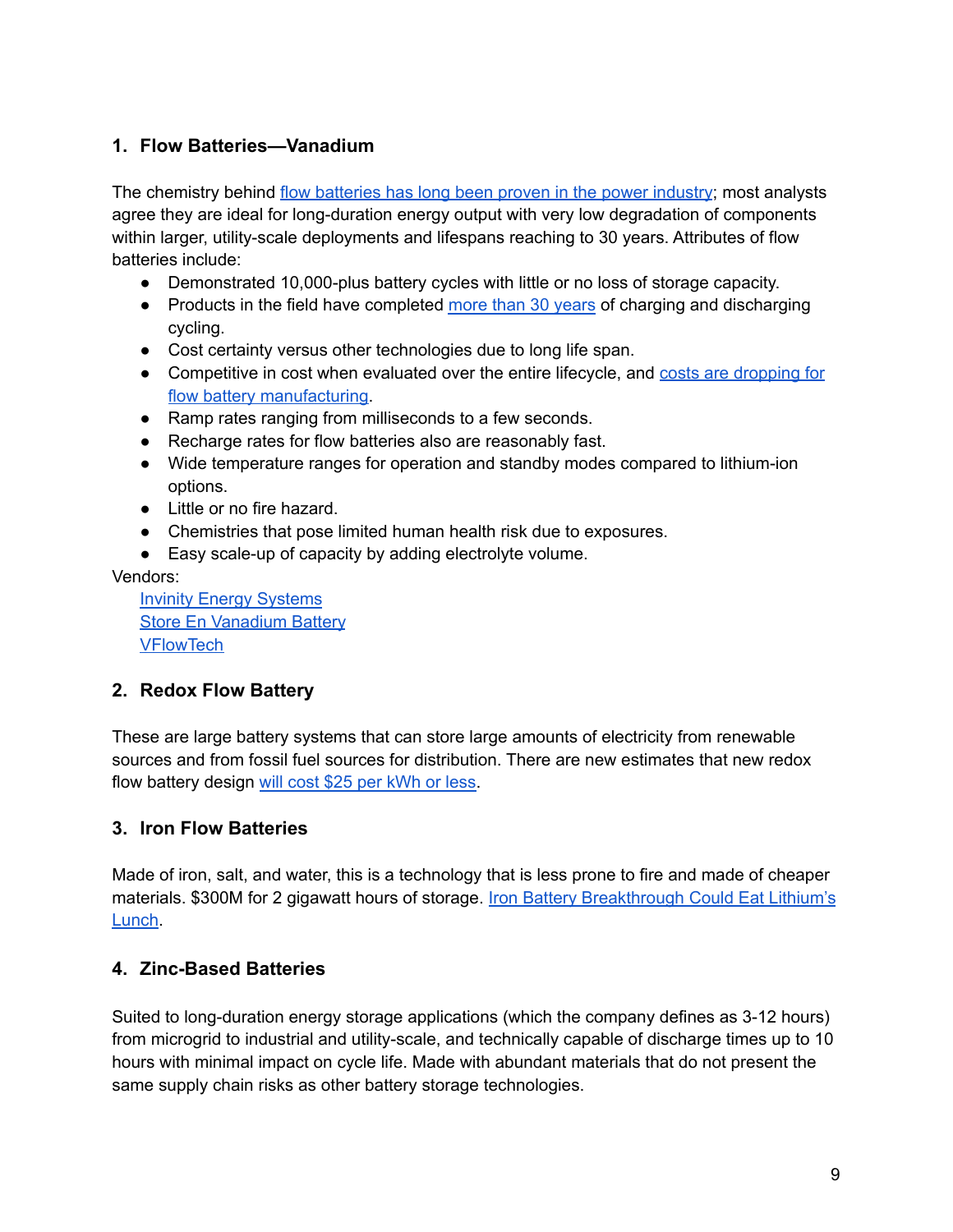"[EnerSmar](https://www.enersmartstorage.com/)t, a renewable energy company based in San Diego and Boulder, Colorado, has signed a \$20 million order with Eos [Energy](https://eosenergystorage.com/) **to install 10 facilities of 3-megawatts each** that will employ zinc battery storage technology. Each of the projects will supply enough energy to power about 2,000 homes. Seven of the 10 storage sites will be located in San Diego County and EnerSmart planned to have each one up and running by the end of 2021." [\(Source](https://www.sandiegouniontribune.com/business/story/2021-01-08/zinc-based-energy-storage-project-coming-to-san-diego-area))

#### <span id="page-9-0"></span>**5. Gravity-Based Energy Storage**

A system in production that lifts heavy weights on a crane using solar power during the day and then lowers them to generate energy at night. It claims to have an 85% efficiency. Info here: [https://www.energyvault.com/.](https://www.energyvault.com/) A gravity-based energy storage system delivers the sustainability and simplicity of pumped hydro storage with greater flexibility, at a much lower levelized cost and a higher round trip efficiency, without the requirement for specific land topography and negative environmental impacts. Potential energy storage: Up to 500MWh. Advantages: modular, produces zero emissions, fits into Grayson property, long service time, beyond 60 years. Vendors:

- <https://heindl-energy.com/>
- <https://www.energyvault.com/>
- <https://www.gravitypower.net/>

# <span id="page-9-1"></span>**Category 3: Fuel Cells**

- Solid oxide fuel cells (SOFC) can run on natural gas, 100% hydrogen, or a blend.([Source](https://www.bloomenergy.com/news/bloom-energy-announces-hydrogen-powered-energy-servers-to-make-always-on-renewable-electricity-a-reality/))
- When there is excess electricity production from solar, the fuel cells can produce hydrogen with an in-unit electrolyzer. Then, when electricity is needed, the fuel cell can generate electricity by consuming hydrogen and producing water as a byproduct.
- This is a cost-effective source of electricity with high energy-efficiency compared to combustion. It is more efficient than combustion technology, and can handle hydrogen blends with a higher efficiency than via combustion.
- SOFCs can be used with biomethane generated at the local wastewater treatment plant.
- One major advantage of solid oxide fuel cells is that they have **virtually no criteria air pollutants**, unlike combustion units, so they are better for local air quality. [\(Source\)](https://www.osti.gov/servlets/purl/832845)

# <span id="page-9-2"></span>**Category 4: Demand Reduction and Load Management**

The traditional paradigm of an electric utility was to obtain enough energy supply to meet demand. With changes in technology and perspective, there is increasing attention to the demand side of the equation. Energy demand can respond to the needs of the grid and adjust to better meet supply. These solutions reduce demand so that supply, and costs, don't need to be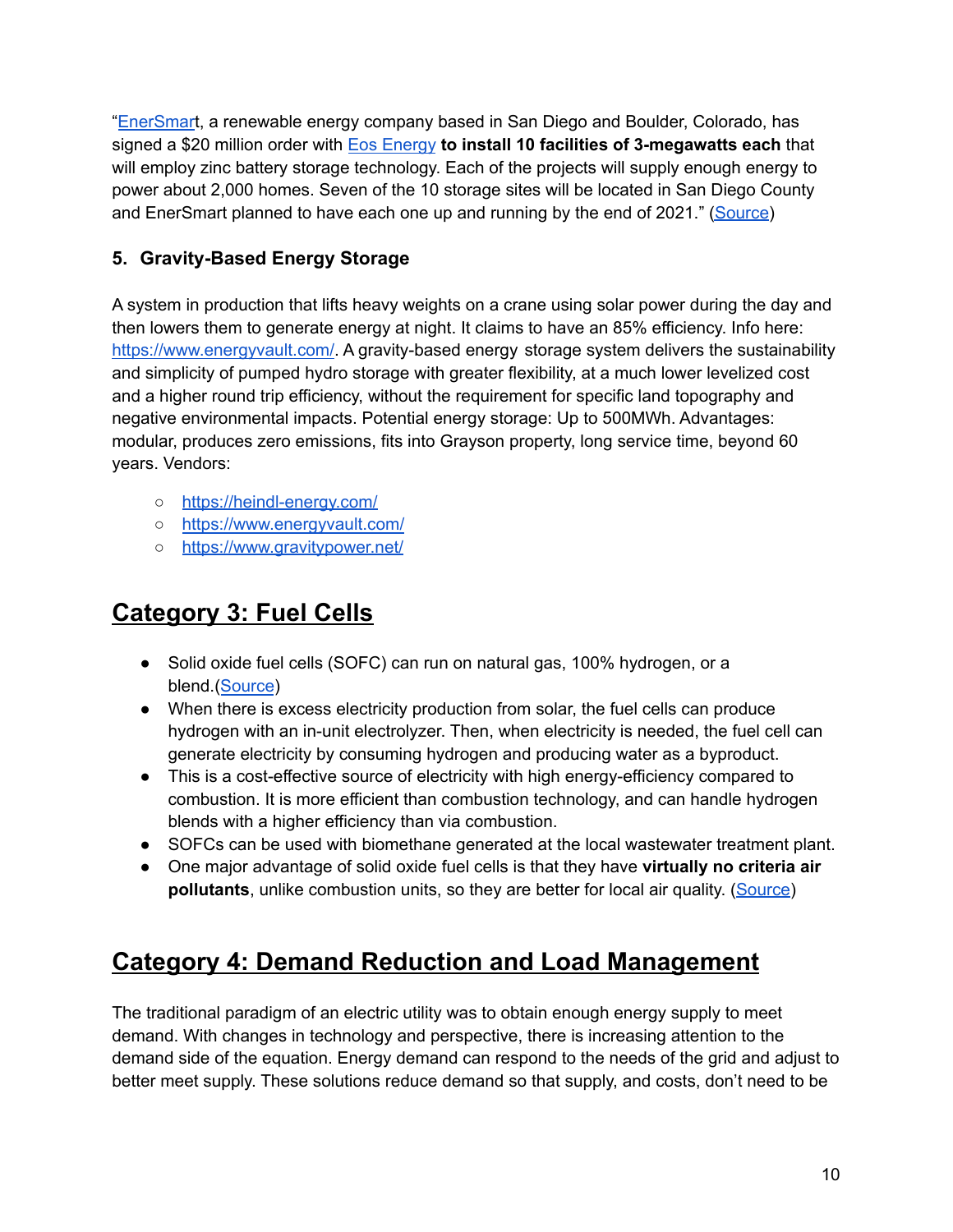increased. **This may help avoid large capital investments in power plants and allow for investment in smaller scale distributed energy solutions**.

#### <span id="page-10-0"></span>**1. Incentives for demand response**

- Demand response refers to strategies used to reduce energy consumption during times of high demand. Innovation in this field is occurring constantly.
- Traditionally thought of as asking customers to reduce energy use in response to requests during peak events, it can also involve automated demand reduction using smart appliances that include smart thermostats, smart plugs, electric water heaters, HVAC heat pumps, adjustable lighting, refrigerators, and other appliances.
- **The potential for peak demand reduction through demand response is substantial**. For example, in August 2020, in response to utility calls following blackouts on previous days, customers immediately dropped 1 gigawatt (1,000 MW) of demand, and the total reduction was between 4 and 5 gigawatts. [\(Source](https://www.greentechmedia.com/articles/read/californias-big-decision-for-2021-grid-reliability-go-big-on-supply-or-expand-demand))
- Programs can be launched quickly and with less cost than a large capital project, and can be targeted at reducing Glendale's peak load.

#### Examples:

- Clean Power Alliance Power [Response](https://cleanpoweralliance.org/cpa-power-response-program-commercial-customers/) Program:
	- For commercial, industrial, and municipal customers.
	- $\circ$  Customers agree to modify equipment usage in response to up to 5 energy savings events per month.
	- Demand response through battery storage or EV charging system.
	- Enrollment incentives (\$250 in bill credits) and participation incentives (\$100 per kW of capacity in bill credits, quarterly).
- PG&E [SmartRate](https://www.pge.com/en_US/residential/rate-plans/rate-plan-options/smart-rate-add-on/smart-rate-add-on.page), traditional demand response:
	- For both residential and non-residential customers
	- Customers pay a reduced electric rate during summer months in exchange for reducing energy use between 2:00 and 7:00 pm on 9-15 days each year.
	- $\circ$  There are many ways customers can reduce energy use: pre-cool their home, avoid using appliances during event hours, set their AC to turn on after 7 pm, and reduce or turn off lighting that isn't needed, including using motion sensors.
- PG&E [Automated](https://www.pge.com/en_US/large-business/save-energy-and-money/energy-management-programs/demand-response-programs/automated-demand-response-incentives/automated-demand-response-incentives.page) Demand Response:
	- For commercial and industrial customers, including higher education.
	- Customers receive one-time incentives to install automated demand response–enabled controls for energy management systems, HVAC controls, smart thermostats, programmable lighting, and more.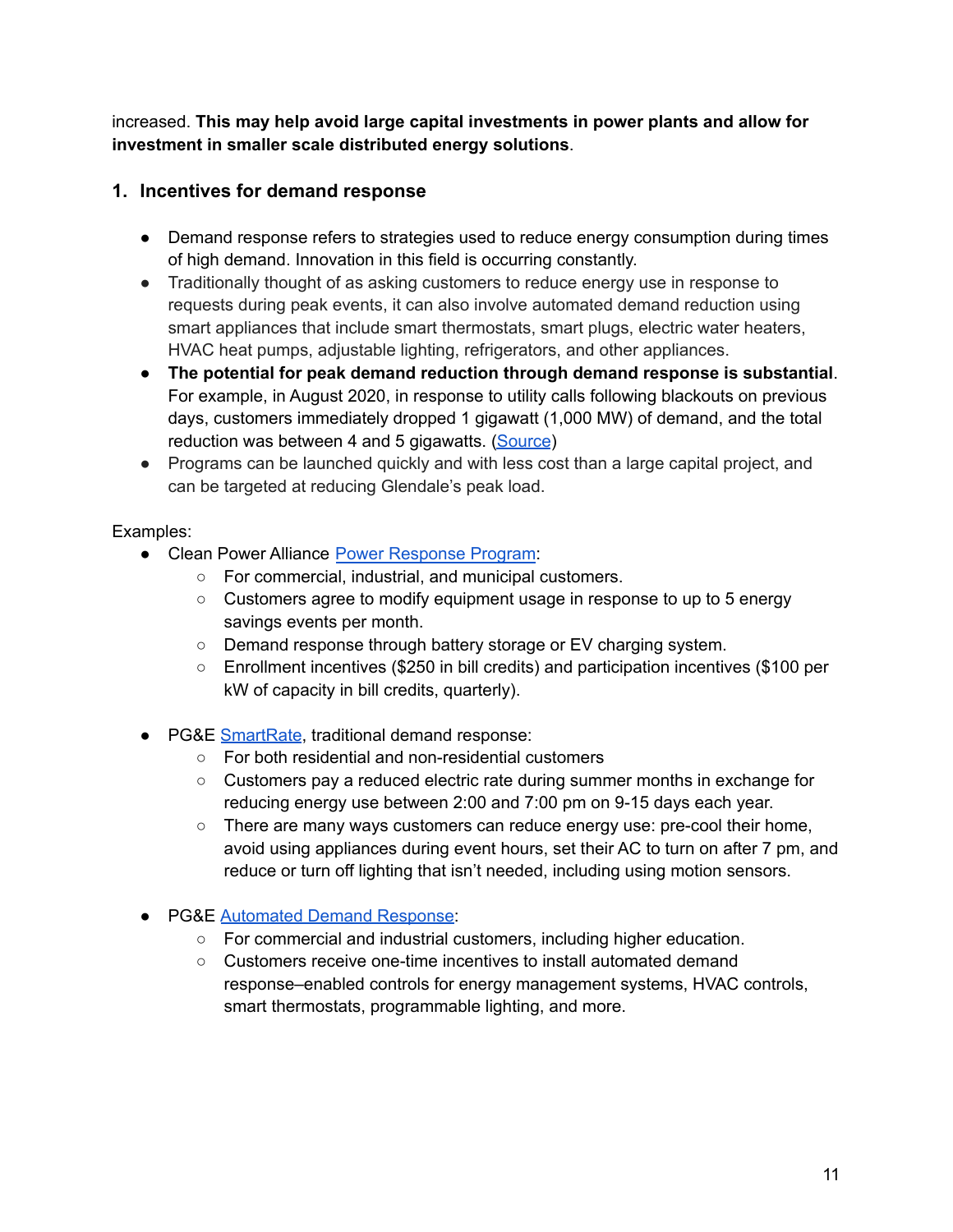- Marin Clean Energy Peak [FLEXmarket](https://www.mcecleanenergy.org/press-releases/mce-launches-new-grid-responsive-demand-flexmarket/) (formerly Demand FLEXmarket):
	- Customers and aggregators can participate in various ways, including behavioral demand response; using batteries, EV chargers, or smart thermostats; or any other method that reduces peak energy use.
	- Payment is based on performance, using software to measure energy reductions.
- Holy Cross Energy in Colorado's Peak Time [Payback](https://www.holycross.com/peak-time-payback/) Program:
	- Rewards members for reducing electricity usage during blocks of time when demand is high. The utility pays customers 50 cents to \$1 per KWh saved during that time.
	- This program includes any kind of demand response: people can choose to turn down their programmable thermostat or set their EV charger to charge outside the peak window.

#### <span id="page-11-0"></span>**2. EV Charging Load Shifting Programs**

EV growth is expected to be an increasing contributor to peak load in Glendale by the late 2020s, but policies can be set to optimize EV charging patterns and reduce the peak impact. (2019 IRP, p 29). Rewards-based programs are an effective policy approach, and there are a few kinds.

#### **Two programs that don't require a smart charger, in-car device, or other hardware:**

- Geotab Energy's "[SmartCharge](https://www.geotab.com/smartchargerewards/) Rewards" SmartCharge Rewards | Geotab
	- A gamification-based program managed through vehicle-side data—and there is no expense of hardware installation.
	- Data is gathered from the vehicle itself.
	- Enrollment is high, because EV drivers are treated like part of the solution, not part of the problem. Customers feel like they are getting paid to charge their cars every night.
- SageWell's "Bring Your Own Charger®" EV Load Shifting Program Bring Your Own [Charger®](https://www.mass.gov/doc/sagewell-bring-your-own-device-peak-demand-grant-program-report/download) (BYOC) Final Report
	- Pays monthly incentives to customers for charging off peak.
	- Sagewell says the program has a 95% off-peak charging rate.
	- $\circ$  Shifts load 365 days per year, not just during peak, which helps maximize beneficial grid impacts all the time.
	- *On average* enrolls about 50% of eligible EVs in a utility service territory. People enroll on their smartphones.
	- No hardware involved. Utilities can be up and running in 30 days.

#### **EV load shifting incentive program that requires hardware:**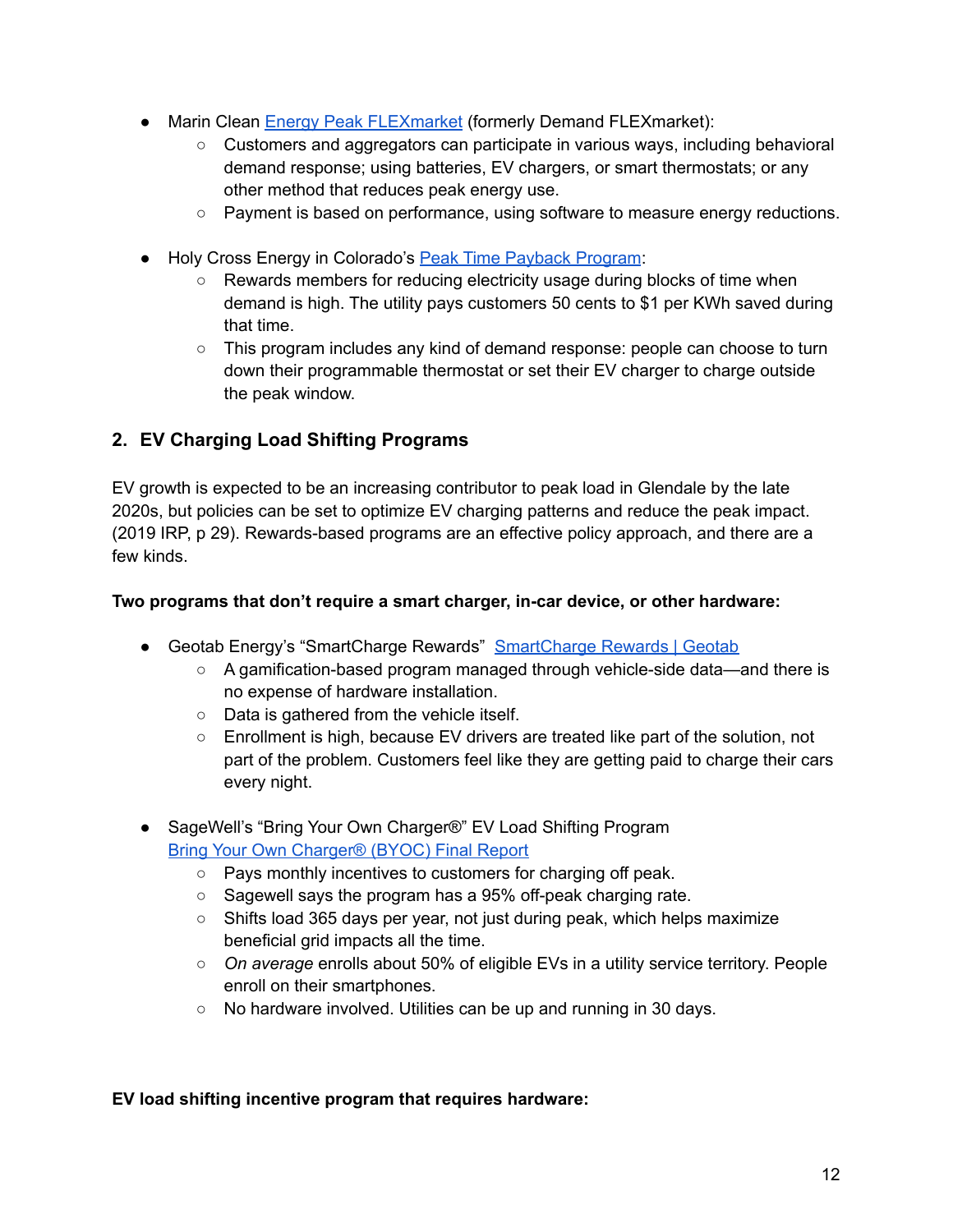- **SmartCharge Program,** Consolidated Edison (ConEd)—in partnership with **FleetCarma and ChargePoint** (New York); [SmartCharge](https://www.smartchargerewards.com/smartchargenewyork/) New York
	- **Participants receive a FleetCarma C2 device** and **receive \$150 upfront** for installing and activating it. The C2 device collects the customer's charging data and makes it available to the utility and the customer.
	- $\circ$  Participants can compare their charging activity with that of other EV drivers nearby, which acts as an additional gamified incentive to increase participation.
	- **Rebates** are awarded to participants when they join, keep the C2 device plugged in, and refer others to the program.
	- **Fleet-owning customers** are encouraged to participate, and their savings can be substantial. For example, the NY Department of Citywide Administrative Services projected in 2019 that it could potentially "earn up to \$150,000 per year for charging its EVs overnight by participating in the program."

#### <span id="page-12-0"></span>**3. Automated load flexibility**

The California Energy Commission (CEC) is leading initiatives in load [management.](https://www.energy.ca.gov/proceedings/energy-commission-proceedings/load-management-rulemaking)

- Load management aims to reshape a utility's demand shape (e.g., when electricity is used over the course of a day). This goes beyond reducing peak load and also encourages energy use when clean energy is plentiful.
- *● Automated load flexibility can reduce or delay the need for new electrical supply capacity (like power plants), reduce fuel consumption and reduce emissions, and lower long-term economic costs.*
- Demand flexibility and load management can be accomplished through automation, with appliances and devices that respond to signals that incentivize smart energy use:
	- Customers can shift when they use electric service to take advantage of cleaner and cheaper electricity.
	- Buildings and water can be pre-cooled or pre-heated.
	- Battery charging can be timed to serve the needs of the grid, including reducing peak demand.
	- Electric vehicles can be charged at times that help the grid, while ensuring the vehicle has enough charge to get owners where they need to go.
	- Consumers can set dishwashing, laundry, and many other services to be automatically scheduled based on the electricity cost or greenhouse gas content.
	- Devices can respond to other signals, including peak-demand emergency alerts.
- The right incentives can be provided through utility rates that vary with time.

Source: CEC Final Staff Report, Analysis of Potential Amendments to the Load Management Standards, November 2021.

Glendale could adopt advanced load flexibility through the CEC's Market [Informed](https://www.energy.ca.gov/proceedings/energy-commission-proceedings/load-management-rulemaking/market-informed-demand) Demand [Automation](https://www.energy.ca.gov/proceedings/energy-commission-proceedings/load-management-rulemaking/market-informed-demand) Server (MIDAS), a statewide system that can store and share utility rates, emergency alerts, and greenhouse gas emission signals.

● MIDAS is available for use by municipal utilities like GWP.